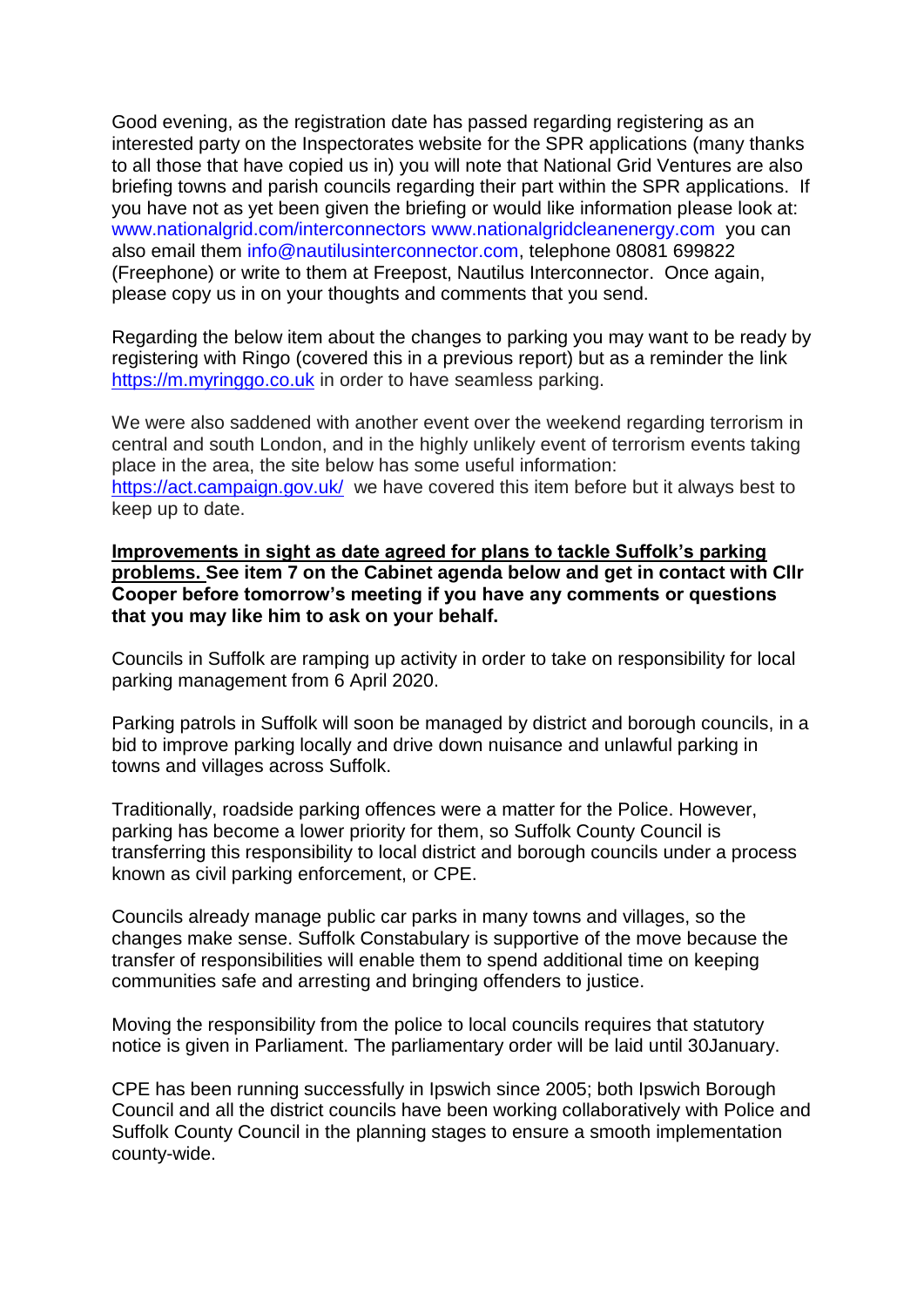The change will bring many benefits, including:

- greater priority given to parking management locally, to help keep traffic moving;
- district and borough councils empowered to make local decisions to suit local circumstances;
- irresponsible and nuisance parking being enforced supporting pedestrians, vulnerable road users, public transport services, drivers and emergency services to use the network more safely;
- fines associated with parking will be retained in Suffolk to support the cost of enforcement. Any surplus can be spent on local transport and environmental improvements;
- new jobs created county-wide to support parking management, patrols and enforcement.

Councillor Norman Brooks, East Suffolk Council's Cabinet Member for Transport, said:

"Inconsiderate parking is one of the biggest issues in many of our communities, so it is really positive news that we'll soon be able to tackle the problems that are affecting areas the most.

Our role will be to support local communities and manage parking demand, by enforcing existing regulations and ensuring there are parking opportunities for residents and visitors alike. Key to this is tackling inconsiderate and illegal parking which can impact on businesses as well as pose a danger to other road users and pedestrians."

Councillor Andrew Reid, Suffolk County Council's Cabinet Member for Highways, Transport and Rural Affairs, said:

"Civil parking enforcement powers will soon sit with our district and borough councils across Suffolk. It is essential in enabling our communities to have closer management of their local parking challenges.

A lot of residents come to us with concerns that people parking in their towns and villages are becoming more inconsiderate, and something needs to be done about it – we agree, and as a result are committed to seeing these parking issues managed locally to ensure fair and safe parking for all.

I very much welcome the cross-council collaborative working in order to deliver better parking for the residents and those visiting Suffolk. Our colleagues will continue working together to ensure CPE is successfully launched and I look forward to seeing the benefits locally that these changes will bring."

Suffolk's Police and Crime Commissioner, Tim Passmore, said:

"I am absolutely delighted to see progress being made at last. There has been quite a delay in getting this sorted, so it is great to finally have a date for implementation.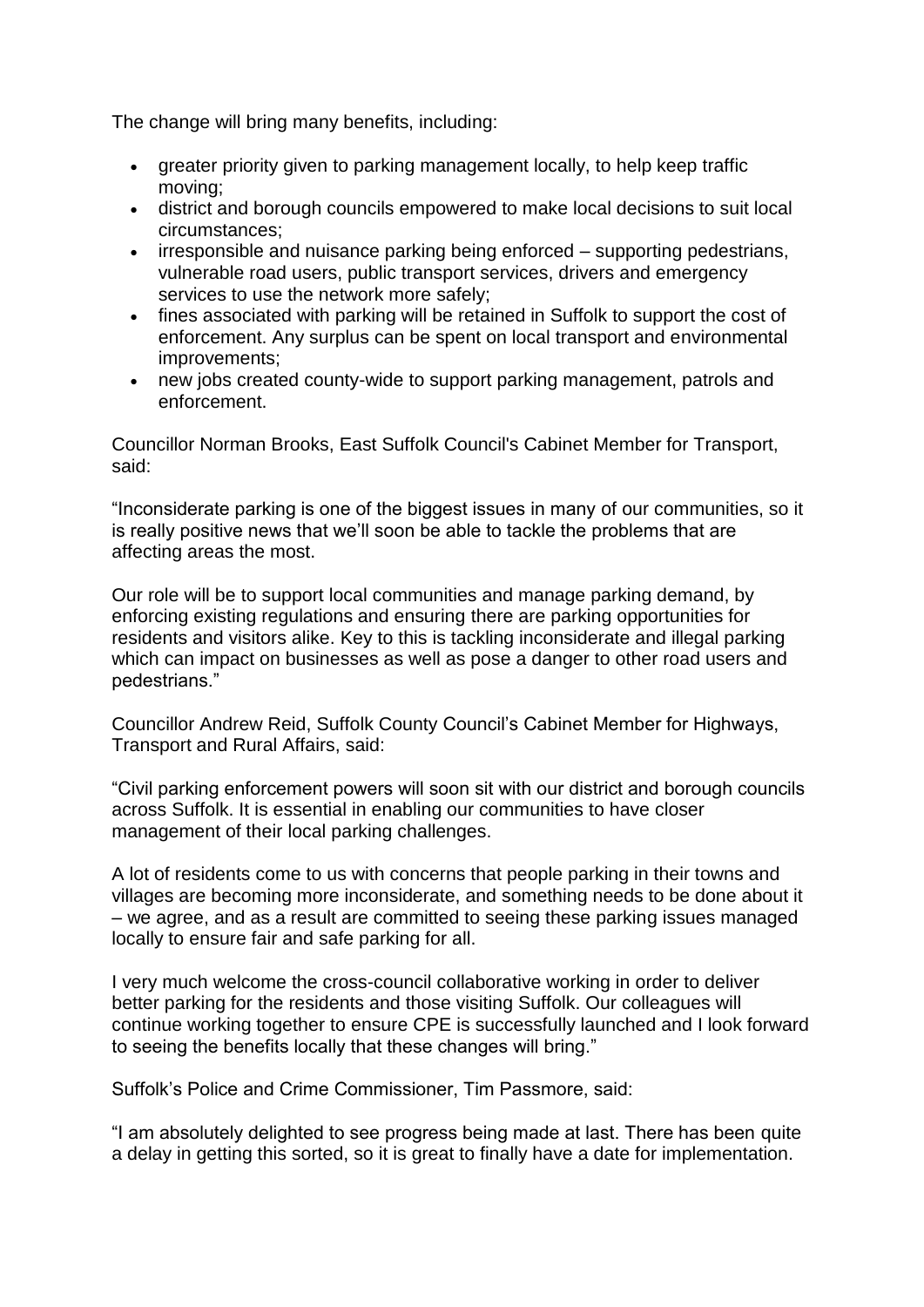The council-run parking teams will, without doubt, provide more effective parking enforcement than the police because it will be their main focus – we have seen this in Ipswich where parking enforcement was de-criminalised some years ago.

Moving the responsibility for parking to local authorities will free up police time for them to deal with more urgent issues, which makes perfect sense and that is why I committed £190K from the Constabulary's reserves to help establish the scheme."

## **Funding secured to help rough sleepers in East Suffolk**

East Suffolk Council has secured over £600,000 to help support rough sleepers in the district.

Following a successful bid to the Government's Rough Sleeping Initiative, the Council has been awarded an additional £693,735 to support work with rough sleepers over the next year. The national initiative has allocated £112million to help get people off the streets and into safe accommodation.

The East Suffolk funding will enable the employment of new street outreach and a specialist to work with vulnerable adults. The funding will also enable the council to retain the services of a rough sleeper coordinator, specialist mental health workers and ensures the continuation of an eight-bed rapid assessment hub. Staff will be solely focused on working with those sleeping on the streets, providing increased support and helping to find accommodation for those in need.

Cllr Richard Kerry, East Suffolk's cabinet member for Housing said: "Through our work with our partners, we are committed to increasing the support available to people sleeping rough in East Suffolk and preventing homelessness by tackling the underlying causes and supporting vulnerable households. We have seen a decrease in the number of rough sleepers this year however we are determined to further reduce this figure."

By working with local partners, including Notting Hill Genesis Housing Association, Access Community Trust, Anglia Care Trust, Home Group and other partners, the Council is continuously working to reduce the number of rough sleepers. As a result of this work, the 2019 Rough Sleeper count identified a total of 13 rough sleepers in East Suffolk, which represents a 41% reduction on the previous year.

# **Statement from the Leader on Ipswich Northern Route**

Leader of East Suffolk Council, Cllr Steve Gallant has issued the following statement:

"Having studied the findings from the strategic outline business case and the public consultation, I can confirm that East Suffolk Council does not support the proposals for the new Ipswich Northern Route.

"I have been clear throughout this process that impacts on communities in our district would have to be taken into consideration and I do not believe our residents' interests would be best served by continuing with the project.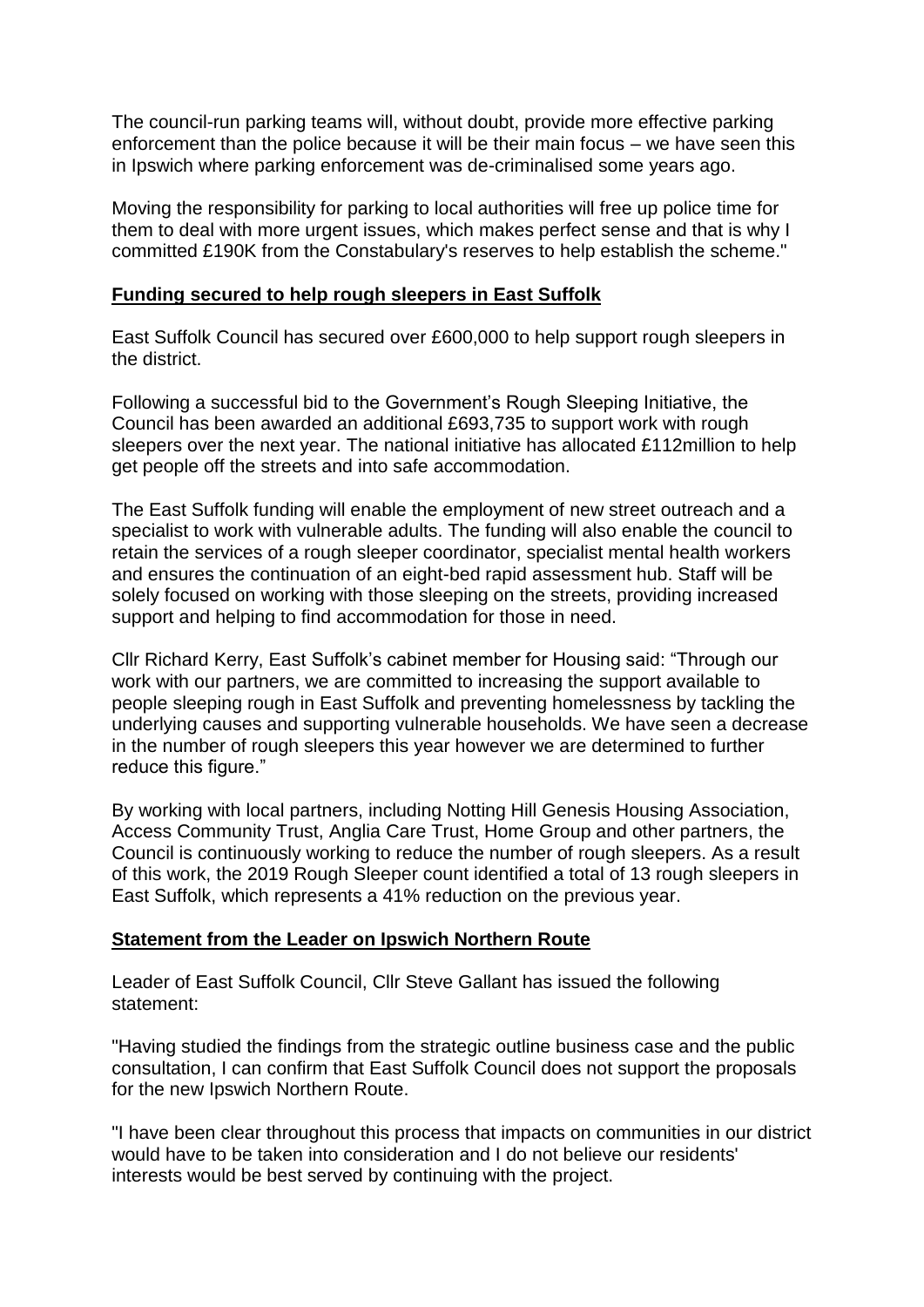"The reality is that this new road will only happen if additional homes are built to justify it and, at the moment, a figure as high as 15,000 new properties would be required to make it financially viable. According to standard Planning estimates, this could lead to a new settlement with a population greater than Felixstowe and three times the size of Woodbridge, with a further 20,000 additional cars on the road.

"It is clear that new homes are needed in the district. However, the required growth has already been carefully considered and is laid out in our Local Plans. East Suffolk has a duty to represent the interests of our local residents and the significant extra housing that this project demands would place a genuine strain on existing communities and their quality of life.

"The primary purpose of a new road would be to cut down congestion elsewhere, however the potential volume of new and additional traffic is worrying. In addition, the cost estimates are troubling and even without any legal challenge we would not see a road built before 2027.

"The focus of East Suffolk in respect of transport infrastructure improvements needs to focus on potential projects which have the greatest positive impact on our district. These include improvements to the Orwell Bridge, The Copdock and Seven Hills junctions, and enhancements to the A12 from Felixstowe to Lowestoft, including campaigning for the re-trunking of this strategic road.

"East Suffolk Council entirely supports infrastructure projects which provide clear, unarguable benefits to our local communities and businesses. We fully support the decision by Suffolk Public Sector Leaders to complete this study and public consultation. However, it is clear from the outcome that there will be significant impact on residents in the south of our district and I remain unconvinced that the benefits will outweigh a range of negative effects."

# **Help available to those struggling with hoarding**

A new trial is underway to help people living in rented properties in East Suffolk who may be struggling with hoarding.

East Suffolk Council has been awarded £56,950 from the Ministry of Housing, Communities and Local Government to trial an innovative approach for housing tenants who may be hoarding items in their homes and neglecting their health and wellbeing.

Working in partnership with Lofty Heights, Access Community Trust and Flagship Housing, the Council's Private Sector Housing Team will work with tenants and landlords to address poor housing standards in properties where the tenant is showing signs of hoarding and self-neglect.

The trial will offer support to tenants through the decluttering process as well as help to improve their mental wellbeing, addressing the causes of their hoarding and reducing the risks of hoarding recurring in future. Following the clearance of hoarded items, any underlying housing issues and hazards will be addressed by the Private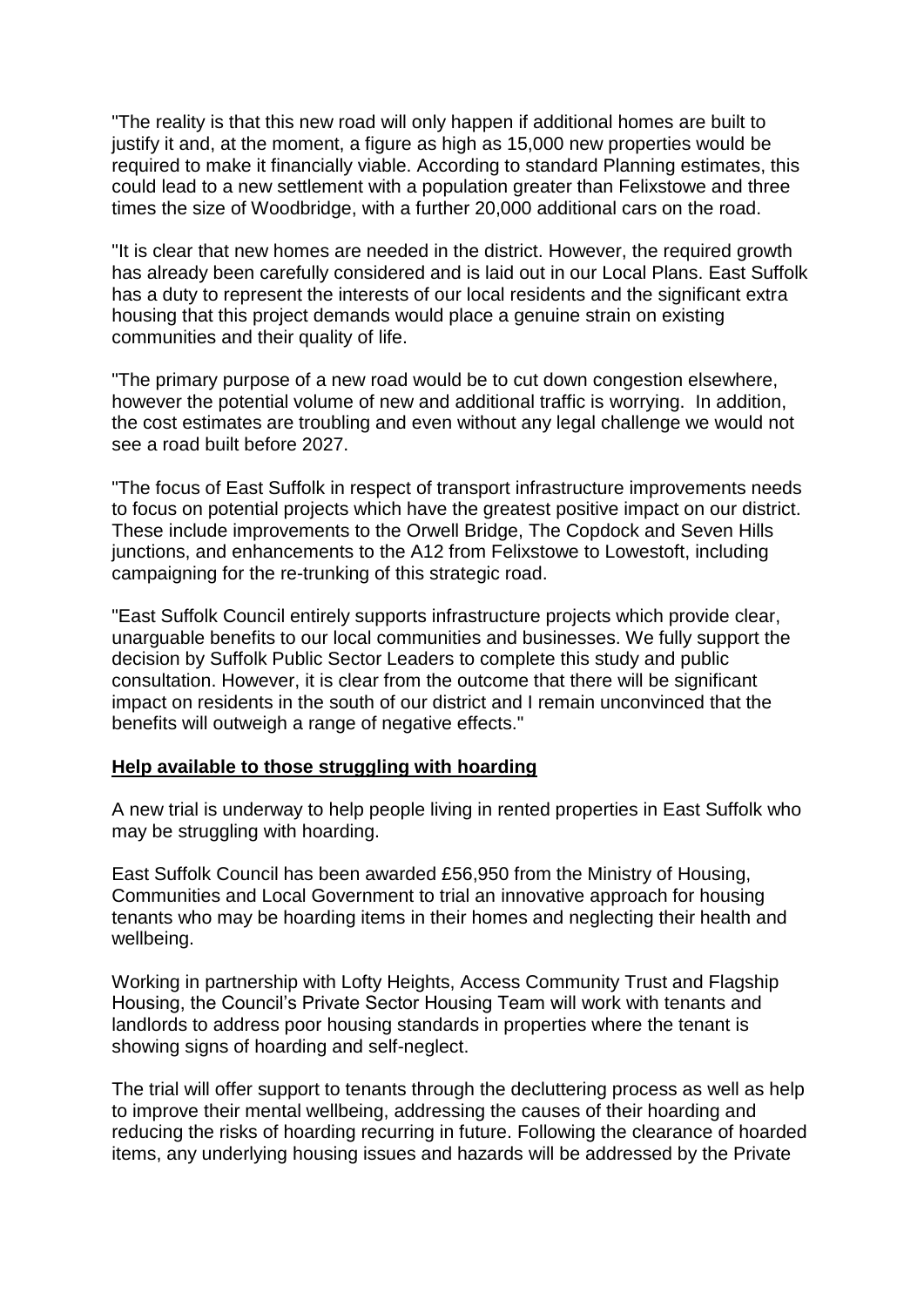Sector Housing team to ensure the home provides a good standard of accommodation.

Cllr Richard Kerry, East Suffolk's cabinet member for Housing said:

"Hoarding is a complicated issue and many people living in these circumstances have complex mental health and support needs. As well as being a safety risk, hoarding makes homes difficult to heat and to clean, which can mean the property falls into disrepair with the occupants living in unhygienic and dangerous conditions. This can further impact on people's mental and physical health and there is also a risk that hoarding results in the tenant losing their home.

We want people to be able to stay in their homes and so by supporting both the tenants themselves and landlords with tenancies where hoarding is an issue, we hope to be able to address any issues before they escalate."

It is estimated that between 2 and 5% of the UK population has a hoarding disorder and that up to 1,000 rented homes in East Suffolk could be affected.

As well as supporting vulnerable residents, Access Community Trust will also operate a fortnightly 'Tenant Tuesday Café', providing a safe space for tenants in need of further support. Training will also be available in Lowestoft and Saxmundham for landlords who want to learn more about supporting vulnerable tenants, such as those leaving care.

For more information about the scheme or to make a referral, please contact Private Sector Housing on 01394 444506 or email: [ps.housing@eastsuffolk.gov.uk](mailto:ps.housing@eastsuffolk.gov.uk)



# **What communities really need: innovative approach to funding gets underway**

An innovative and progressive scheme, established to provide critical funding for projects which local people want and need most of all, will begin allocating money next week.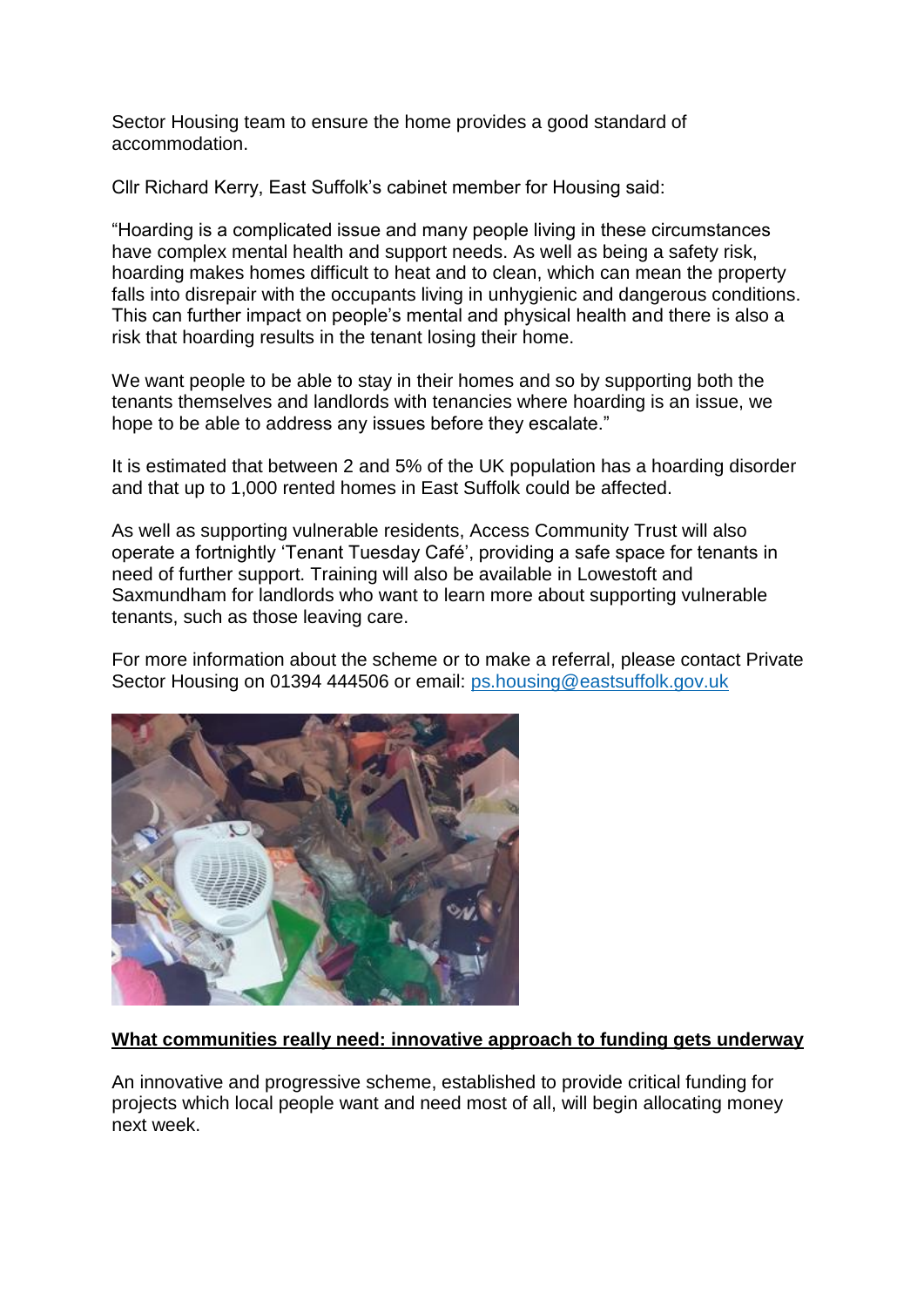The East Suffolk Community Partnerships have been created to "bring ideas to life" and eight separate partnership groups, covering the whole district, will now each decide how to spend £10,000 this year and a further £25,000 for the next three years, based on one or more priorities which were agreed at a series of community workshops.

In addition, an overarching pot of £150,000 this year and £300,000 for each of the next three years will be available for the partnerships to bid for.

The eight partnerships cover the whole of East Suffolk and are based on natural groupings of communities, using the new East Suffolk Council ward boundaries as building blocks. Working alongside East Suffolk councillors, will be County and town & parish councillors, the police, health bodies, community groups, businesses and other key organisations.

The first Community Partnership met on the 27<sup>th</sup> January and represented Aldeburgh, Leiston, Saxmundham and villages. The remaining seven will then convene across the next four weeks, with the final meeting - Melton, Woodbridge and Deben Peninsular - on 27 February.

Each partnership has already established its priorities, following well-attended workshops last autumn. At each session, detailed data packs were provided, containing a range of demographic information about each local area. Three priorities were then agreed based on the information provided and input from local people about what is important to them.

Cllr Steve Gallant, Leader of East Suffolk Council, said:

"During the consultation on forming the new East Suffolk Council, concerns were raised about the impact of reducing 90 councillors to 55 and the possibility that they may become disconnected from local people.

The Community Partnerships programme is a direct answer to that concern and each will deliver much needed, focused funding for schemes and projects that matter most to local people. I am delighted that priorities for each partnership have been identified and, in time, our ambition is for them to evolve independently to reflect their local distinctiveness.

This is an innovative and progressive approach and a genuinely exciting way to deliver exactly what our communities want and need."

Although each partnership established priorities particular to their own local areas, broad themes emerged across the district, indicating the issues that East Suffolk residents want to resolve. The 'top five' are: reducing social isolation and loneliness; active and sustainable transport links; improving mental health and wellbeing; community 'hubs', buildings and spaces; and opportunities, activities and facilities for young people.

Cllr Letitia Smith, Cabinet Member for Communities said: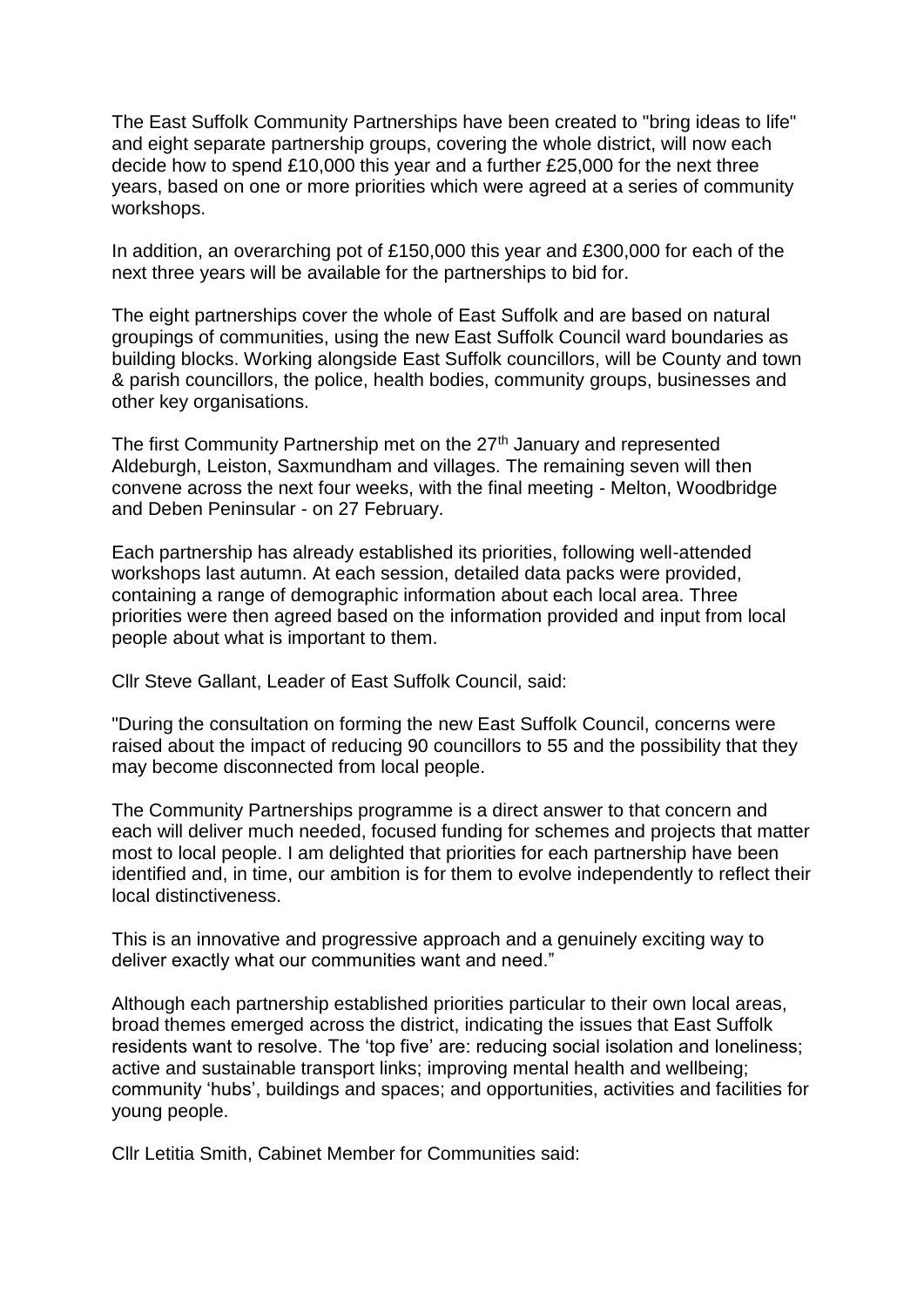"The workshops were incredibly useful and local representatives were very clear about the investment they would like to see in their communities and the issues that they would like to see resolved. No two partnerships are the same so we are taking a focussed approach rather than presuming that one size fits all.

We are now really looking forward to the partnership meetings getting underway and allocating important funds for local people across East Suffolk."

The first meeting of the overarching East Suffolk Community Partnership Board will then be held on 16 March. The Board will bring together the eight Community Partnership Chairs with a range of strategic partners – Suffolk County Council, Police, CCGs, SALC, as well as East Suffolk Council. It will be Chaired by the Leader of the Council.

For further information about Community Partnerships, including the 'data packs' for each area, head to the [Community Partnerships section.](https://www.eastsuffolk.gov.uk/community/community-partnerships/)

### *Please Liaise with Cllr Tony Cooper regarding the CPB for this area.*

### **The following provides an update regarding "Radiation (Emergency Preparedness & Public Information) Regulations (REPPIR)" which direct radiation emergency planning activities at Sizewell B nuclear power station**.

The regulations were reissued in May 2019 and this now means that any on-site responsibilities for Sizewell B fall to EDF Energy Nuclear Generation, while off-site duties are managed by Suffolk County Council (SCC). To be clear, however, the underlying risk of a radiation emergency is unchanged.

For Suffolk County Council, there are four key areas of implementation, off-site, and are summarised as:

. The 'Detailed Emergency Planning Zone' (DEPZ) - which determines the geographic area covered by detailed emergency planning activities;

. Public Information - which was previously managed by EDF and which will now see SCC publish details online and issue information packs in due course;

. An overarching Emergency Plan - which is being updated in partnership with local responders

. A test of Emergency Arrangements – which will take place on July 8.

For full, detailed information regarding all elements of current emergency planning for Sizewell, please visit [www.suffolkresilience.com/risk-advice/advice-for-people](http://www.suffolkresilience.com/risk-advice/advice-for-people-living-around-sizewell)[living-around-sizewell.](http://www.suffolkresilience.com/risk-advice/advice-for-people-living-around-sizewell) As changes are agreed, these pages will be updated.

Any further enquiries should be sent to Andy Osman, Head of Emergency Planning, Suffolk Joint Emergency Planning Unit, andy.osman@suffolk.gov.uk.

National Grid Ventures – please copy us into any thoughts/comments etc

# **The Law around organ donation is changing**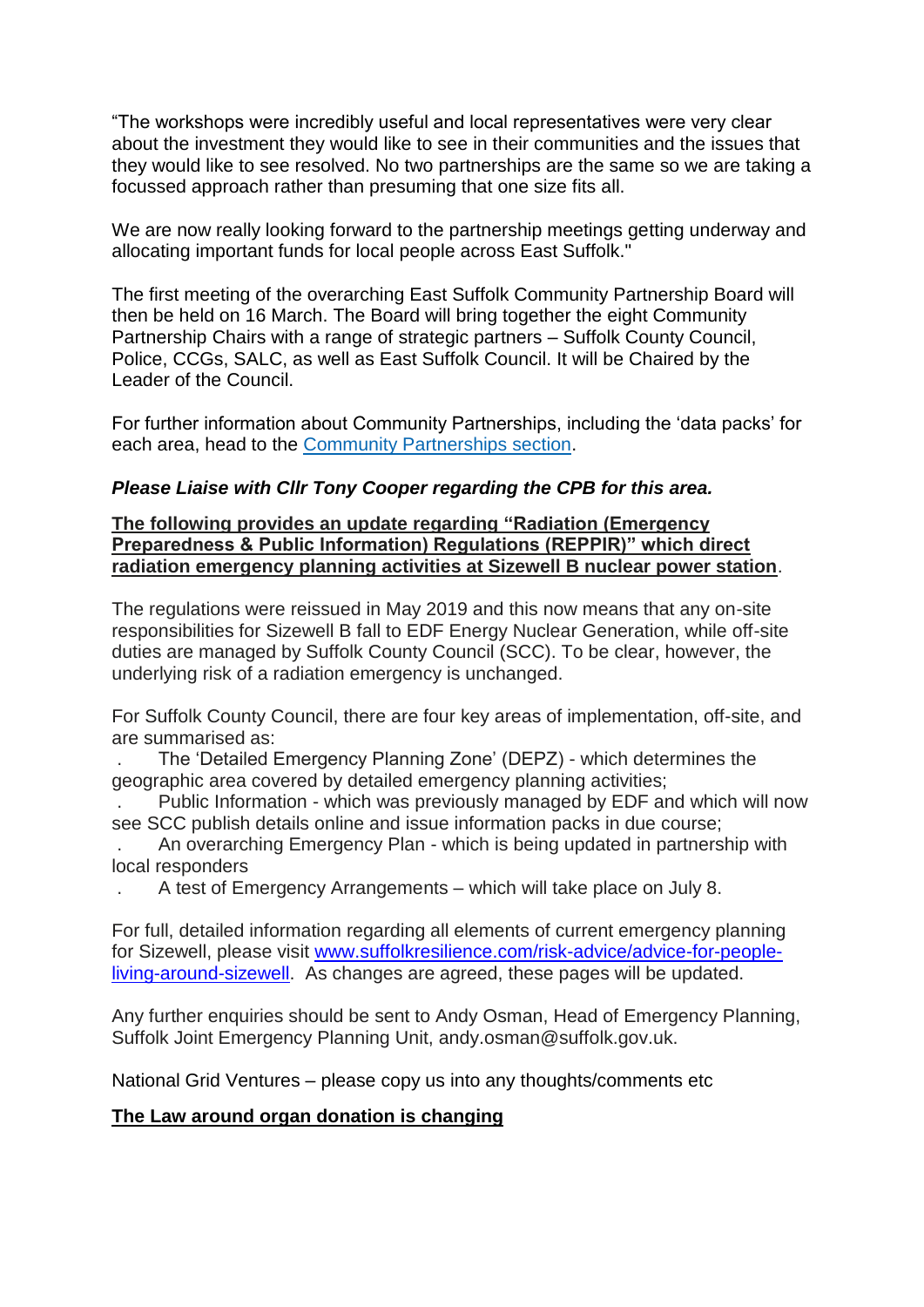# UK ORGAN DONATION WAITING LIST TIMES



The law around **organ donation** is changing in England. This means that from spring 2020, all adults in England will be considered an **organ donor** when they die unless they had recorded a decision not to **donate** or are in one of the excluded groups. This is commonly referred to as an 'opt out' system

You can record your decision to opt in or out on the [Organ Donor Register.](https://www.organdonation.nhs.uk/helping-you-to-decide/about-your-choices/) <https://www.organdonation.nhs.uk/helping-you-to-decide/about-your-choices/> Those excluded will be people under 18, people who have lived in England for less than 12 months or who are not living here voluntarily, and people who lack the capacity to understand the change.

Adults covered by the change will still have a choice whether they want to be an organ donor and which organs they would like to donate, and their families will still be involved before organ donation goes ahead.

For all information please look at<https://www.organdonation.nhs.uk/>

# **Restrictions on mass balloon and sky lantern releases - reminder**

Sky lanterns and the mass release of balloons are banned from councilowned land.

The reason for the ban is the risk they pose to wildlife and livestock. There have been documented cases of livestock or other animal loss, including cattle, horses, sheep and goats as a result of ingestion of parts from sky lanterns and balloon debris. Entrapment and panic are also known issues affecting livestock and wildlife.

Furthermore, sky lanterns pose a documented fire hazard and a significant risk to the proper and effective operation of coastal rescue services.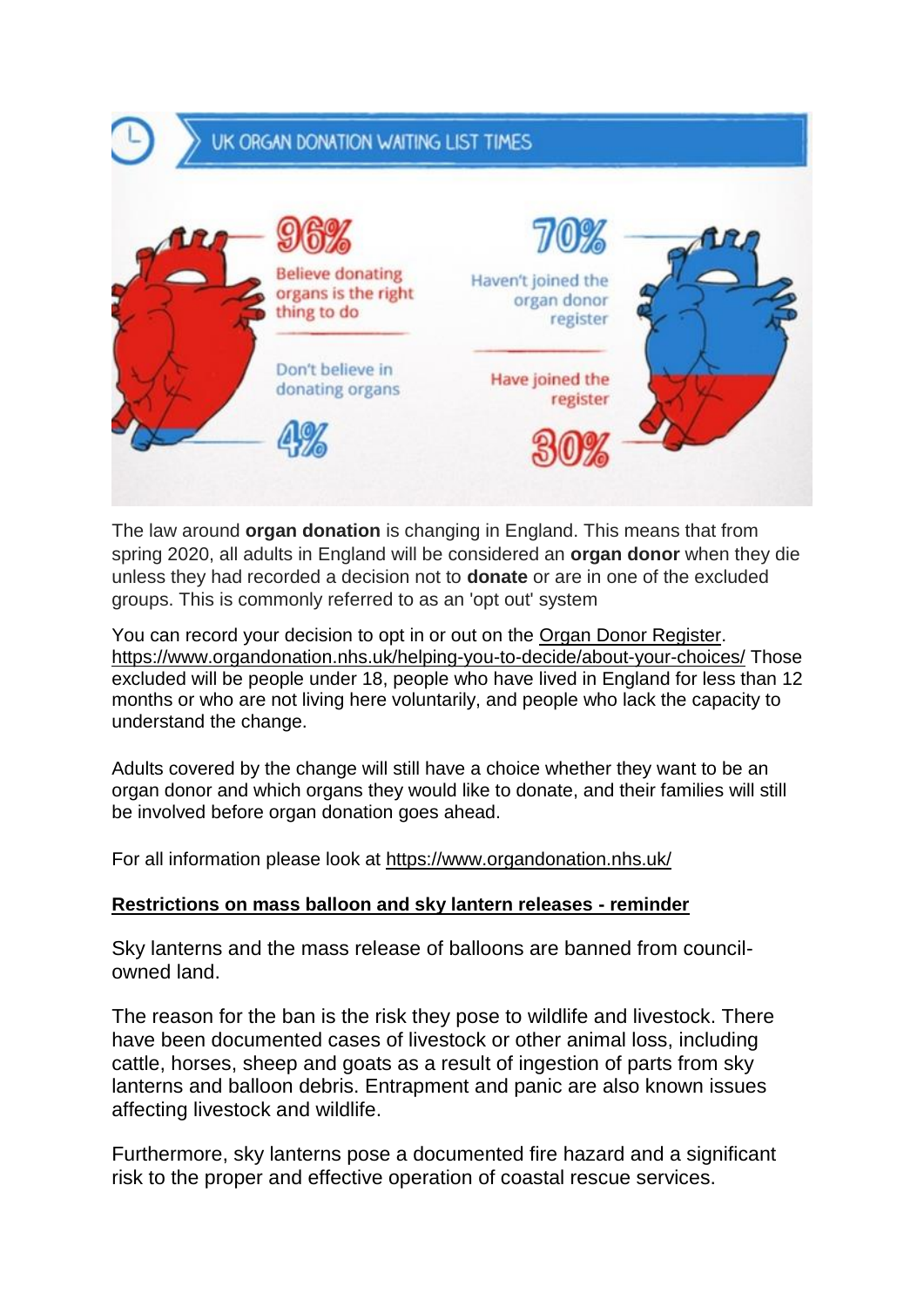We have adopted a [code of conduct](https://www.eastsuffolk.gov.uk/assets/Environment/Environmental-Protection/Balloon-releases-code-of-conduct.pdf) for staff and councillors to follow on this issue.

A ban on mass balloon releases, and a ban on the release of any sky lanterns whatsoever, is included within the terms for leasing council land for all events:

[Good practice and safety guidelines for events](https://www.eastsuffolk.gov.uk/assets/Community/Good-practice-and-safety-guidelines-for-events.pdf)

We encourage landowners, parish and town councils and event organisers to consider doing the same.

Some fun alternatives to mark a special occasion or raise money:

- Planting a native tree, [flower](http://www.plantlife.org.uk/uk) or [butterfly](http://www.suffolkwildlifetrust.org/advice-directory) [garden.](https://www.growwilduk.com/)
- Flags, banners, streamers, ribbons and dancing inflatables.
- Kites and garden spinners.
- Bunting.
- Tissue paper pompoms.
- Floating flowers.
- Lighting candles and lanterns.
- Blowing bubbles.
- LED lights.

# **Best wishes, we look forward to hearing from you,**

**T-J, Jocelyn and Tony**

**For info:**

#### **Meeting of the Cabinet**

to be held in the Deben Conference Room, East Suffolk House, Melton

#### on **Tuesday, 4 February 2020** at **6.30 pm**

**Part One - Open To The Public**

*1* **Apologies for Absence**

To receive apologies for absence, if any.

#### *2* **Declarations of Interest**

Members and Officers are invited to make any declarations of Disclosable Pecuniary or Local Non-Pecuniary Interests that they may have in relation to items on the Agenda and are also reminded to make any declarations at any stage during the Meeting if it becomes apparent that this may be required when a particular item or issue is considered.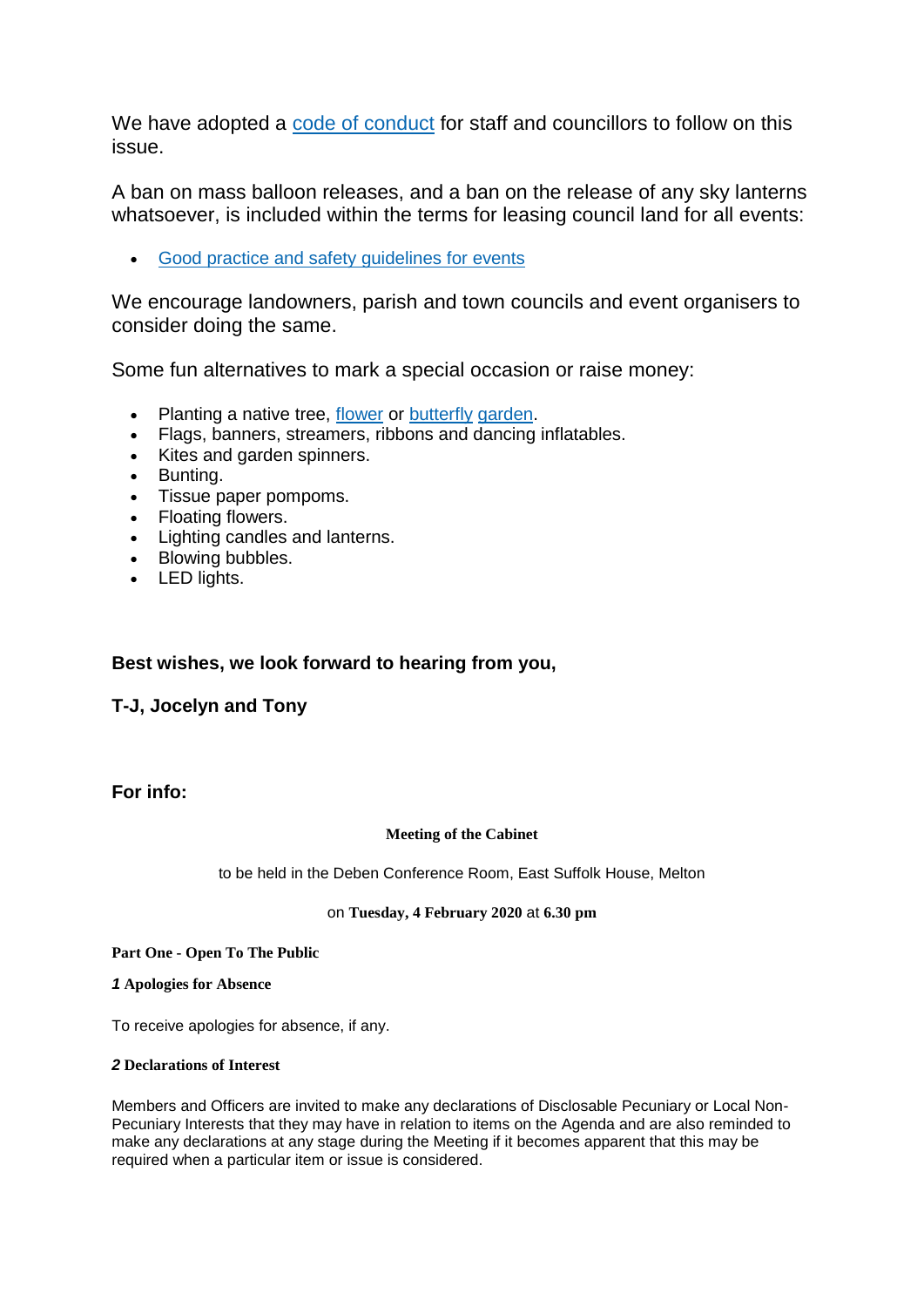#### *3* **Announcements**

To receive any announcements.

*4* [Minutes](https://eastsuffolk.cmis.uk.com/EastSuffolk/Document.ashx?czJKcaeAi5tUFL1DTL2UE4zNRBcoShgo=cJA%2fa6EvfbzI2EDdRXL1Bm5k3QwO8zwpuSpGpSU7zsgF3REVMlf2fA%3d%3d&rUzwRPf%2bZ3zd4E7Ikn8Lyw%3d%3d=pwRE6AGJFLDNlh225F5QMaQWCtPHwdhUfCZ%2fLUQzgA2uL5jNRG4jdQ%3d%3d&mCTIbCubSFfXsDGW9IXnlg%3d%3d=hFflUdN3100%3d&kCx1AnS9%2fpWZQ40DXFvdEw%3d%3d=hFflUdN3100%3d&uJovDxwdjMPoYv%2bAJvYtyA%3d%3d=ctNJFf55vVA%3d&FgPlIEJYlotS%2bYGoBi5olA%3d%3d=NHdURQburHA%3d&d9Qjj0ag1Pd993jsyOJqFvmyB7X0CSQK=ctNJFf55vVA%3d&WGewmoAfeNR9xqBux0r1Q8Za60lavYmz=ctNJFf55vVA%3d&WGewmoAfeNQ16B2MHuCpMRKZMwaG1PaO=ctNJFf55vVA%3d) (219Kb)

To confirm as a correct record the Minutes of the Meeting held on 3 December 2019

#### **KEY DECISIONS**

*5* Acceptance of Ministry of Housing, [Communities](http://eastsuffolk.cmis.uk.com/eastsuffolk/Decisions/tabid/67/ctl/ViewCMIS_DecisionDetails/mid/391/Id/1d864477-7582-44f4-a0bd-ff634ecebd9e/Default.aspx) and Local Government (MHCLG) Rough Sleeping Grant [Funding](http://eastsuffolk.cmis.uk.com/eastsuffolk/Decisions/tabid/67/ctl/ViewCMIS_DecisionDetails/mid/391/Id/1d864477-7582-44f4-a0bd-ff634ecebd9e/Default.aspx)

Report of the Cabinet Member with responsibility for Housing

1. ES-0280 - [Acceptance](https://eastsuffolk.cmis.uk.com/EastSuffolk/Document.ashx?czJKcaeAi5tUFL1DTL2UE4zNRBcoShgo=LL6aSxUrA1zBLjPpahwM0O4kx1%2fMVvlPZJpG2Yy5x0Odic7z2OQFqw%3d%3d&rUzwRPf%2bZ3zd4E7Ikn8Lyw%3d%3d=pwRE6AGJFLDNlh225F5QMaQWCtPHwdhUfCZ%2fLUQzgA2uL5jNRG4jdQ%3d%3d&mCTIbCubSFfXsDGW9IXnlg%3d%3d=hFflUdN3100%3d&kCx1AnS9%2fpWZQ40DXFvdEw%3d%3d=hFflUdN3100%3d&uJovDxwdjMPoYv%2bAJvYtyA%3d%3d=ctNJFf55vVA%3d&FgPlIEJYlotS%2bYGoBi5olA%3d%3d=NHdURQburHA%3d&d9Qjj0ag1Pd993jsyOJqFvmyB7X0CSQK=ctNJFf55vVA%3d&WGewmoAfeNR9xqBux0r1Q8Za60lavYmz=ctNJFf55vVA%3d&WGewmoAfeNQ16B2MHuCpMRKZMwaG1PaO=ctNJFf55vVA%3d) of Rough Sleeping Grant Funding 2020 (197Kb) **6** Extensions to Existing [Conservation](http://eastsuffolk.cmis.uk.com/eastsuffolk/Decisions/tabid/67/ctl/ViewCMIS_DecisionDetails/mid/391/Id/cdfc6d42-09d8-4f21-914e-8338c112bddd/Default.aspx) Areas and Adoption of New Conservation Area Appraisals and [Supplement](http://eastsuffolk.cmis.uk.com/eastsuffolk/Decisions/tabid/67/ctl/ViewCMIS_DecisionDetails/mid/391/Id/cdfc6d42-09d8-4f21-914e-8338c112bddd/Default.aspx)

Report of the Cabinet Member with responsibility for Planning and Coastal Management

1. **EXALC** EXTEL EXTENSION TO CONSERVATION areas (812Kb) *7* Parking Services: Parking [Management](http://eastsuffolk.cmis.uk.com/eastsuffolk/Decisions/tabid/67/ctl/ViewCMIS_DecisionDetails/mid/391/Id/1dbc2251-74dc-4e95-9c46-56d8b098327f/Default.aspx) and CPE

Report of the Cabinet Member with responsibility for Transport

1. ES-0285 - Parking [Management](https://eastsuffolk.cmis.uk.com/EastSuffolk/Document.ashx?czJKcaeAi5tUFL1DTL2UE4zNRBcoShgo=dEM%2fZ4QaorFa69yMIwWrtIcK5CWTVXymIEaTr%2btSALRhR2%2f4FKq7hQ%3d%3d&rUzwRPf%2bZ3zd4E7Ikn8Lyw%3d%3d=pwRE6AGJFLDNlh225F5QMaQWCtPHwdhUfCZ%2fLUQzgA2uL5jNRG4jdQ%3d%3d&mCTIbCubSFfXsDGW9IXnlg%3d%3d=hFflUdN3100%3d&kCx1AnS9%2fpWZQ40DXFvdEw%3d%3d=hFflUdN3100%3d&uJovDxwdjMPoYv%2bAJvYtyA%3d%3d=ctNJFf55vVA%3d&FgPlIEJYlotS%2bYGoBi5olA%3d%3d=NHdURQburHA%3d&d9Qjj0ag1Pd993jsyOJqFvmyB7X0CSQK=ctNJFf55vVA%3d&WGewmoAfeNR9xqBux0r1Q8Za60lavYmz=ctNJFf55vVA%3d&WGewmoAfeNQ16B2MHuCpMRKZMwaG1PaO=ctNJFf55vVA%3d) and CPE (293Kb) **NON-KEY DECISIONS**

*8* Trends in East Suffolk Town [Centres](http://eastsuffolk.cmis.uk.com/eastsuffolk/Decisions/tabid/67/ctl/ViewCMIS_DecisionDetails/mid/391/Id/7c076733-e291-43d9-a4e4-59b169691371/Default.aspx)

Report of the Deputy Leader and Cabinet Member with responsibility for Economic Development

1. [ES-0286](https://eastsuffolk.cmis.uk.com/EastSuffolk/Document.ashx?czJKcaeAi5tUFL1DTL2UE4zNRBcoShgo=J2XI9FfGtkOoj0rwlSnMjCpFp3hu0ynGM8m1kcJU7%2bW53BOEbNwijQ%3d%3d&rUzwRPf%2bZ3zd4E7Ikn8Lyw%3d%3d=pwRE6AGJFLDNlh225F5QMaQWCtPHwdhUfCZ%2fLUQzgA2uL5jNRG4jdQ%3d%3d&mCTIbCubSFfXsDGW9IXnlg%3d%3d=hFflUdN3100%3d&kCx1AnS9%2fpWZQ40DXFvdEw%3d%3d=hFflUdN3100%3d&uJovDxwdjMPoYv%2bAJvYtyA%3d%3d=ctNJFf55vVA%3d&FgPlIEJYlotS%2bYGoBi5olA%3d%3d=NHdURQburHA%3d&d9Qjj0ag1Pd993jsyOJqFvmyB7X0CSQK=ctNJFf55vVA%3d&WGewmoAfeNR9xqBux0r1Q8Za60lavYmz=ctNJFf55vVA%3d&WGewmoAfeNQ16B2MHuCpMRKZMwaG1PaO=ctNJFf55vVA%3d) - Trends in ES town centres (249Kb)

*9* Draft General Fund Budget and Council Tax Report [2020/21](http://eastsuffolk.cmis.uk.com/eastsuffolk/Decisions/tabid/67/ctl/ViewCMIS_DecisionDetails/mid/391/Id/a8d5edb8-44d2-4881-a8f2-a3dd210ac9ee/Default.aspx)

Report of the Leader of the Council and Cabinet Member with responsibility for Resources, and the Assistant Cabinet Member for Resources

- 1. [ES-0287](https://eastsuffolk.cmis.uk.com/EastSuffolk/Document.ashx?czJKcaeAi5tUFL1DTL2UE4zNRBcoShgo=2VcNzu17ZG6jbgpRmvjCWfQa0X6vtVFJL7TQcl1XvN92P3HM%2buttZw%3d%3d&rUzwRPf%2bZ3zd4E7Ikn8Lyw%3d%3d=pwRE6AGJFLDNlh225F5QMaQWCtPHwdhUfCZ%2fLUQzgA2uL5jNRG4jdQ%3d%3d&mCTIbCubSFfXsDGW9IXnlg%3d%3d=hFflUdN3100%3d&kCx1AnS9%2fpWZQ40DXFvdEw%3d%3d=hFflUdN3100%3d&uJovDxwdjMPoYv%2bAJvYtyA%3d%3d=ctNJFf55vVA%3d&FgPlIEJYlotS%2bYGoBi5olA%3d%3d=NHdURQburHA%3d&d9Qjj0ag1Pd993jsyOJqFvmyB7X0CSQK=ctNJFf55vVA%3d&WGewmoAfeNR9xqBux0r1Q8Za60lavYmz=ctNJFf55vVA%3d&WGewmoAfeNQ16B2MHuCpMRKZMwaG1PaO=ctNJFf55vVA%3d) Draft General Fund Budget and Council Tax Report 2020-21 (210Kb)
- 2. ES-0287 [Appendix](https://eastsuffolk.cmis.uk.com/EastSuffolk/Document.ashx?czJKcaeAi5tUFL1DTL2UE4zNRBcoShgo=2ITlhUR5NaCu%2fiFhpYzmnWntyDL3nEyh489qjZizN%2b9Up6B9aNzmbQ%3d%3d&rUzwRPf%2bZ3zd4E7Ikn8Lyw%3d%3d=pwRE6AGJFLDNlh225F5QMaQWCtPHwdhUfCZ%2fLUQzgA2uL5jNRG4jdQ%3d%3d&mCTIbCubSFfXsDGW9IXnlg%3d%3d=hFflUdN3100%3d&kCx1AnS9%2fpWZQ40DXFvdEw%3d%3d=hFflUdN3100%3d&uJovDxwdjMPoYv%2bAJvYtyA%3d%3d=ctNJFf55vVA%3d&FgPlIEJYlotS%2bYGoBi5olA%3d%3d=NHdURQburHA%3d&d9Qjj0ag1Pd993jsyOJqFvmyB7X0CSQK=ctNJFf55vVA%3d&WGewmoAfeNR9xqBux0r1Q8Za60lavYmz=ctNJFf55vVA%3d&WGewmoAfeNQ16B2MHuCpMRKZMwaG1PaO=ctNJFf55vVA%3d) A East Suffolk MTFS Update January 2020 (336Kb)
- 3. ES-0287 [Appendix](https://eastsuffolk.cmis.uk.com/EastSuffolk/Document.ashx?czJKcaeAi5tUFL1DTL2UE4zNRBcoShgo=Tys6F8Z00An79si65yME6lU%2fopS6FeIv1jrGdWWzfTiFzgFO9LhMaw%3d%3d&rUzwRPf%2bZ3zd4E7Ikn8Lyw%3d%3d=pwRE6AGJFLDNlh225F5QMaQWCtPHwdhUfCZ%2fLUQzgA2uL5jNRG4jdQ%3d%3d&mCTIbCubSFfXsDGW9IXnlg%3d%3d=hFflUdN3100%3d&kCx1AnS9%2fpWZQ40DXFvdEw%3d%3d=hFflUdN3100%3d&uJovDxwdjMPoYv%2bAJvYtyA%3d%3d=ctNJFf55vVA%3d&FgPlIEJYlotS%2bYGoBi5olA%3d%3d=NHdURQburHA%3d&d9Qjj0ag1Pd993jsyOJqFvmyB7X0CSQK=ctNJFf55vVA%3d&WGewmoAfeNR9xqBux0r1Q8Za60lavYmz=ctNJFf55vVA%3d&WGewmoAfeNQ16B2MHuCpMRKZMwaG1PaO=ctNJFf55vVA%3d) A2 ESC Council Taxbase 202021 (437Kb)
- 4. ES-0287 [Appendix](https://eastsuffolk.cmis.uk.com/EastSuffolk/Document.ashx?czJKcaeAi5tUFL1DTL2UE4zNRBcoShgo=C9Li0LITarj8utO8pIV3Qn5eKnXsXy26x7uKubLZ9z6UYxby1Ebn%2bQ%3d%3d&rUzwRPf%2bZ3zd4E7Ikn8Lyw%3d%3d=pwRE6AGJFLDNlh225F5QMaQWCtPHwdhUfCZ%2fLUQzgA2uL5jNRG4jdQ%3d%3d&mCTIbCubSFfXsDGW9IXnlg%3d%3d=hFflUdN3100%3d&kCx1AnS9%2fpWZQ40DXFvdEw%3d%3d=hFflUdN3100%3d&uJovDxwdjMPoYv%2bAJvYtyA%3d%3d=ctNJFf55vVA%3d&FgPlIEJYlotS%2bYGoBi5olA%3d%3d=NHdURQburHA%3d&d9Qjj0ag1Pd993jsyOJqFvmyB7X0CSQK=ctNJFf55vVA%3d&WGewmoAfeNR9xqBux0r1Q8Za60lavYmz=ctNJFf55vVA%3d&WGewmoAfeNQ16B2MHuCpMRKZMwaG1PaO=ctNJFf55vVA%3d) A3 NHB Reserve (122Kb)
- 5. ES-0287 [Appendix](https://eastsuffolk.cmis.uk.com/EastSuffolk/Document.ashx?czJKcaeAi5tUFL1DTL2UE4zNRBcoShgo=uy9YRwdBeAlNPizvRBNToJE9RC8wn3lrYZDFiX1yT8qUKwknDkV5fg%3d%3d&rUzwRPf%2bZ3zd4E7Ikn8Lyw%3d%3d=pwRE6AGJFLDNlh225F5QMaQWCtPHwdhUfCZ%2fLUQzgA2uL5jNRG4jdQ%3d%3d&mCTIbCubSFfXsDGW9IXnlg%3d%3d=hFflUdN3100%3d&kCx1AnS9%2fpWZQ40DXFvdEw%3d%3d=hFflUdN3100%3d&uJovDxwdjMPoYv%2bAJvYtyA%3d%3d=ctNJFf55vVA%3d&FgPlIEJYlotS%2bYGoBi5olA%3d%3d=NHdURQburHA%3d&d9Qjj0ag1Pd993jsyOJqFvmyB7X0CSQK=ctNJFf55vVA%3d&WGewmoAfeNR9xqBux0r1Q8Za60lavYmz=ctNJFf55vVA%3d&WGewmoAfeNQ16B2MHuCpMRKZMwaG1PaO=ctNJFf55vVA%3d) A4 East Suffolk MTFS Update January 2020 (161Kb)
- 6. ES-0287 [Appendix](https://eastsuffolk.cmis.uk.com/EastSuffolk/Document.ashx?czJKcaeAi5tUFL1DTL2UE4zNRBcoShgo=Yf%2bP3nfOJLQnVdc%2bnNlRYVQ5xrguYUiPYi2ZjE79XO3uMI50UNC4bg%3d%3d&rUzwRPf%2bZ3zd4E7Ikn8Lyw%3d%3d=pwRE6AGJFLDNlh225F5QMaQWCtPHwdhUfCZ%2fLUQzgA2uL5jNRG4jdQ%3d%3d&mCTIbCubSFfXsDGW9IXnlg%3d%3d=hFflUdN3100%3d&kCx1AnS9%2fpWZQ40DXFvdEw%3d%3d=hFflUdN3100%3d&uJovDxwdjMPoYv%2bAJvYtyA%3d%3d=ctNJFf55vVA%3d&FgPlIEJYlotS%2bYGoBi5olA%3d%3d=NHdURQburHA%3d&d9Qjj0ag1Pd993jsyOJqFvmyB7X0CSQK=ctNJFf55vVA%3d&WGewmoAfeNR9xqBux0r1Q8Za60lavYmz=ctNJFf55vVA%3d&WGewmoAfeNQ16B2MHuCpMRKZMwaG1PaO=ctNJFf55vVA%3d) A5 General Fund Revenue Budget Summary January 2020 (166Kb)
- 7. ES-0287 [Appendix](https://eastsuffolk.cmis.uk.com/EastSuffolk/Document.ashx?czJKcaeAi5tUFL1DTL2UE4zNRBcoShgo=Gh5iirOwn345%2bqKs4y1HfXsDlyveQ%2bO1CobqIFBgC2iUW81LmiRJuA%3d%3d&rUzwRPf%2bZ3zd4E7Ikn8Lyw%3d%3d=pwRE6AGJFLDNlh225F5QMaQWCtPHwdhUfCZ%2fLUQzgA2uL5jNRG4jdQ%3d%3d&mCTIbCubSFfXsDGW9IXnlg%3d%3d=hFflUdN3100%3d&kCx1AnS9%2fpWZQ40DXFvdEw%3d%3d=hFflUdN3100%3d&uJovDxwdjMPoYv%2bAJvYtyA%3d%3d=ctNJFf55vVA%3d&FgPlIEJYlotS%2bYGoBi5olA%3d%3d=NHdURQburHA%3d&d9Qjj0ag1Pd993jsyOJqFvmyB7X0CSQK=ctNJFf55vVA%3d&WGewmoAfeNR9xqBux0r1Q8Za60lavYmz=ctNJFf55vVA%3d&WGewmoAfeNQ16B2MHuCpMRKZMwaG1PaO=ctNJFf55vVA%3d) A6 Reserve Summary January 2020 (158Kb)
- 8. ES-0287 Appendix B [Efficiency](https://eastsuffolk.cmis.uk.com/EastSuffolk/Document.ashx?czJKcaeAi5tUFL1DTL2UE4zNRBcoShgo=jW5Xwpglh1jjULOfbXIjyDlHgKEHyVm%2fN%2fwRU0XmFUh1EwmH5F7TZg%3d%3d&rUzwRPf%2bZ3zd4E7Ikn8Lyw%3d%3d=pwRE6AGJFLDNlh225F5QMaQWCtPHwdhUfCZ%2fLUQzgA2uL5jNRG4jdQ%3d%3d&mCTIbCubSFfXsDGW9IXnlg%3d%3d=hFflUdN3100%3d&kCx1AnS9%2fpWZQ40DXFvdEw%3d%3d=hFflUdN3100%3d&uJovDxwdjMPoYv%2bAJvYtyA%3d%3d=ctNJFf55vVA%3d&FgPlIEJYlotS%2bYGoBi5olA%3d%3d=NHdURQburHA%3d&d9Qjj0ag1Pd993jsyOJqFvmyB7X0CSQK=ctNJFf55vVA%3d&WGewmoAfeNR9xqBux0r1Q8Za60lavYmz=ctNJFf55vVA%3d&WGewmoAfeNQ16B2MHuCpMRKZMwaG1PaO=ctNJFf55vVA%3d) Strategy 202021 v2 (225Kb)

*10* East Suffolk [Strategic](http://eastsuffolk.cmis.uk.com/eastsuffolk/Decisions/tabid/67/ctl/ViewCMIS_DecisionDetails/mid/391/Id/7fcbad79-8f82-4fd5-aa63-abe406d6f07d/Default.aspx) Plan

Report of the Leader of the Council and Cabinet Member with responsibility for Resources

1. ES-0291 - East Suffolk [Strategic](https://eastsuffolk.cmis.uk.com/EastSuffolk/Document.ashx?czJKcaeAi5tUFL1DTL2UE4zNRBcoShgo=%2fHYoG2ZaC1RBYLA22pjmuFlXANCL3zAcK5mwVsZBqe81VDTrLj%2fYVg%3d%3d&rUzwRPf%2bZ3zd4E7Ikn8Lyw%3d%3d=pwRE6AGJFLDNlh225F5QMaQWCtPHwdhUfCZ%2fLUQzgA2uL5jNRG4jdQ%3d%3d&mCTIbCubSFfXsDGW9IXnlg%3d%3d=hFflUdN3100%3d&kCx1AnS9%2fpWZQ40DXFvdEw%3d%3d=hFflUdN3100%3d&uJovDxwdjMPoYv%2bAJvYtyA%3d%3d=ctNJFf55vVA%3d&FgPlIEJYlotS%2bYGoBi5olA%3d%3d=NHdURQburHA%3d&d9Qjj0ag1Pd993jsyOJqFvmyB7X0CSQK=ctNJFf55vVA%3d&WGewmoAfeNR9xqBux0r1Q8Za60lavYmz=ctNJFf55vVA%3d&WGewmoAfeNQ16B2MHuCpMRKZMwaG1PaO=ctNJFf55vVA%3d) Plan (367Kb)

*11* East Suffolk Performance Report - Quarterly [Performance](http://eastsuffolk.cmis.uk.com/eastsuffolk/Decisions/tabid/67/ctl/ViewCMIS_DecisionDetails/mid/391/Id/005fe88d-a77b-49d8-8ae2-88245c791208/Default.aspx) Quarter 3 (2019-20)

Report of the Leader of the Council and Cabinet Member with responsibility for Resources

1. ES-0281 - East Suffolk [Performance](https://eastsuffolk.cmis.uk.com/EastSuffolk/Document.ashx?czJKcaeAi5tUFL1DTL2UE4zNRBcoShgo=Pg7b52ZEBKBGrd5v9tvdlqPMBhsPDlv2HDVgfCGDy0trXxxLdulsLQ%3d%3d&rUzwRPf%2bZ3zd4E7Ikn8Lyw%3d%3d=pwRE6AGJFLDNlh225F5QMaQWCtPHwdhUfCZ%2fLUQzgA2uL5jNRG4jdQ%3d%3d&mCTIbCubSFfXsDGW9IXnlg%3d%3d=hFflUdN3100%3d&kCx1AnS9%2fpWZQ40DXFvdEw%3d%3d=hFflUdN3100%3d&uJovDxwdjMPoYv%2bAJvYtyA%3d%3d=ctNJFf55vVA%3d&FgPlIEJYlotS%2bYGoBi5olA%3d%3d=NHdURQburHA%3d&d9Qjj0ag1Pd993jsyOJqFvmyB7X0CSQK=ctNJFf55vVA%3d&WGewmoAfeNR9xqBux0r1Q8Za60lavYmz=ctNJFf55vVA%3d&WGewmoAfeNQ16B2MHuCpMRKZMwaG1PaO=ctNJFf55vVA%3d) Report Q3 (2019-20) (632Kb) *12* Public Space [Protection](http://eastsuffolk.cmis.uk.com/eastsuffolk/Decisions/tabid/67/ctl/ViewCMIS_DecisionDetails/mid/391/Id/69f04086-5842-45fc-bdb6-05f02284a145/Default.aspx) Orders - Dog Controls

Report of the Cabinet Member with responsibility for The Environment